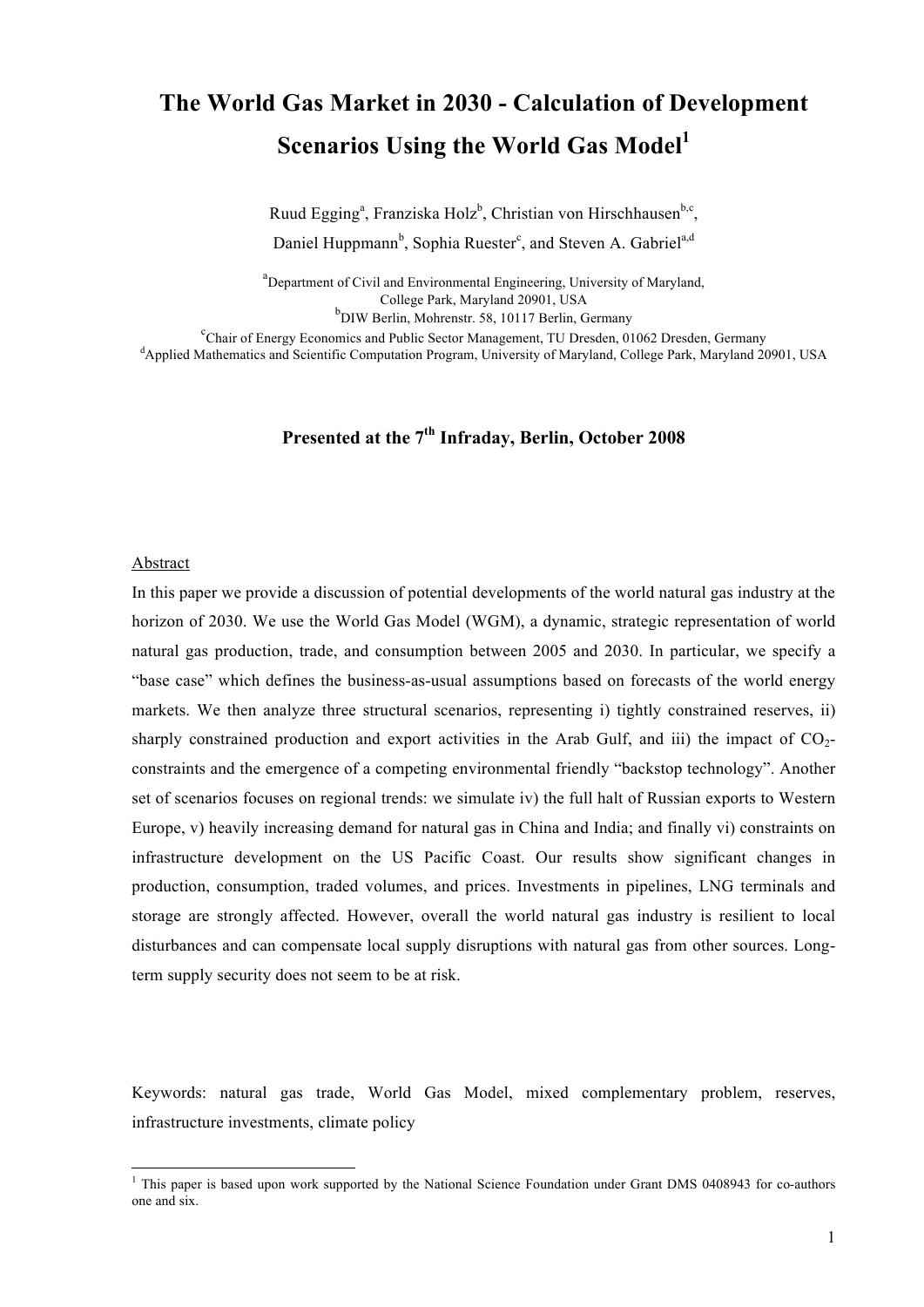### **1 Introduction**

The world natural gas industry is in turmoil. On one side, skyrocketing prices and the increasingly tight environmental constraints have destroyed the perspectives of natural gas to become the "transition" energy source on the way to a low-carbon world (e.g. hydrogen economy). Thus, a large part of gas-fired power plants forecasted around the turn of the decade have been shelved because they turned out to be economically unviable (Stern, 2007). But on the other side, natural gas still spurs various concerns about future reliable supplies, industry concentration, and supply security (Stern, 2007; Victor, Jaffe and Hayes, 2006). It comes as no surprise to see diverging forecasts for natural gas supply, demand and prices even for the short-term future. Thus, the official forecast for natural gas demand in Europe, based on the Primes model, has been significantly reduced (European Commission, 2007). Along these lines, the forecasts from the POLES model seem to be overoptimistic (European Commission, 2006). The Energy Information Agency has also corrected its figures for US natural gas demand downwards (Energy Information Agency, 2007). The Crystal Ball is highly intransparent.

In this paper, we provide a balanced discussion about the perspective of the world natural gas industry until 2030. In particular, we specify a "base case" which defines the business-as-usual assumptions based on forecasts of the world energy markets. We then analyze three structural scenarios, representing i) tightly constrained reserves, ii) sharply constrained production and export activities in the Arab Gulf, and iii) the impact of  $CO<sub>2</sub>$ -constraints and the emergence of a competing environment-friendly "backstop technology". Another set of scenarios focuses on regional trends: we simulate iv) the full halt of Russian exports towards Western Europe, v) heavily increasing demand for natural gas in China and India, and finally vi) constraints on infrastructure development in the Western US. Our results show significant changes in production, consumption, traded volumes and prices. Investments in pipelines, LNG terminals and storage are strongly affected. However, overall the world natural gas industry is resilient to local disturbances and can compensate local supply disruptions with natural gas from other sources. Long-term supply security does not seem to be at risk.

The paper is structured in the following way: the next section describes our analytical tool, the World Gas Model (WGM) and the data upon which our analysis relies. We then sketch out the base case, that we have calibrated such as to follow the Primes and Poles forecasts for Europe and the world, respectively, as close as possible (Section 3). Sections 4 and 5 sketch out structural and regional scenarios. Among the structural scenarios, we estimate a production reduction and the advent of a climate friendly, carbon-constraining policy. The regional scenarios focus on a supply shock in the Middle East, Russia diverting trade to the East (i.e. Asia), China and India with exploding natural gas consumption, and NIMBY-policies pursued in California vis-à-vis LNG imports (Section 5). For each scenario, we identify the effect on prices; quantities produced, traded, and consumed - both at a general level and at the level of individual countries and regions. Section 6 concludes that mediumand long-term supply security should not be of major concern, though local effects are significant.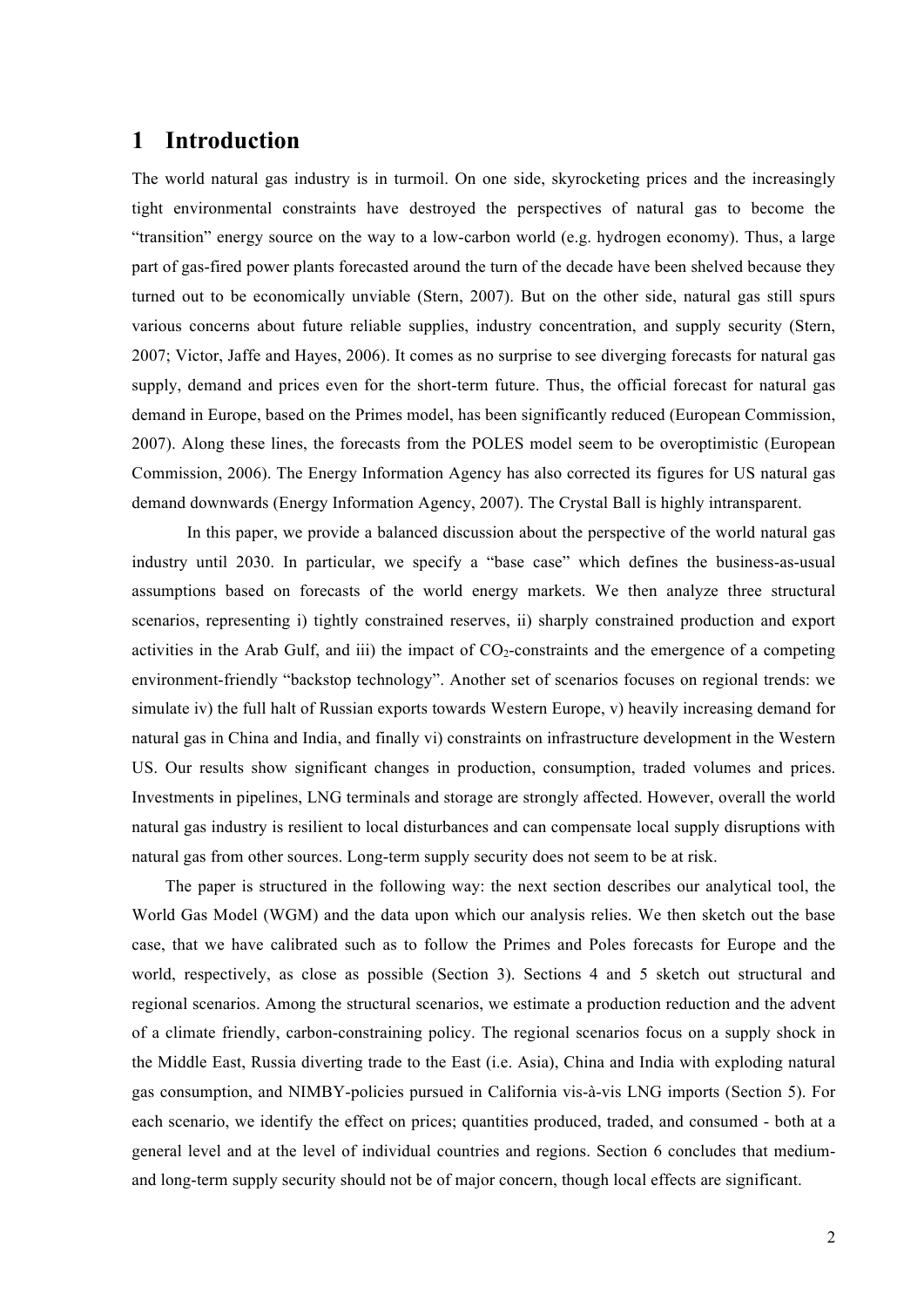### **2 Model and Data**

#### **2.1 The World Gas Model**

The World Gas Model (WGM) is a simulation model of the global natural gas market covering the next three decades. It includes more than 80 countries and over 95% of global natural gas production and consumption. The WGM allows for endogenous investment in pipelines and storage as well as expansion of regasification and liquefaction capacities and considers demand growth, production capacity expansions and price and production cost increase. Taking into account the game-theoretic aspects of the natural gas market, the model also includes market power à la Nash-Cournot for some players participating in natural gas trade (i.e. traders and regasifiers). See Egging et al. (2008) for a detailed description of the model.

Players in the model are producers, traders, liquefiers, regasifiers, storage operators, marketers (implicitly) and consumers in three sectors, namely residential/commercial, industrial, and power generation. The consumers are present via their aggregate inverse demand function. All other players are modeled via their respective profit maximization problems under some specific operational or technical constraints. There is usually one producer and one trader per country; only the US, Canada, and Russia are divided into several regions due to their geographic scope and importance in the world market. Pipelines, liquefiers and regasifiers are included as of today, but there is ample leeway in the model for new pipelines and LNG capacities to be built when the model considers them economically viable.

While the role of producers, liquefiers, regasifiers and storage is intuitive, the traders are more specific: they act as marketing arm of "their" producer via the pipeline grid. Modeling producers and traders as separate entities allows to distinguish between production and trade aspects, and it is also in line with recent political initiatives, namely the "unbundling" of vertically integrated energy companies. Examples of traders in this sense in today's natural gas marketplace include Gazexport for Gazprom (Russia) or GasTerra for NAM (The Netherlands). Depending on their origin and point of operation, traders may have market power; this means that they are in a position to withhold supplies in a respective market and thereby increase prices and maximize their profits.

The WGM takes into consideration LNG contracts known as of today as the minimum amount sold from each liquefier to a regasifier. Assuming the LNG spot market will develop further over the next decades and given the limited knowledge of contracts signed in the future, LNG contracts are gradually phased out in the model. Regasifiers, while buying supplies from the liquefiers in a perfectly competitive market, are modeled as Nash-Cournot players vis-à-vis the storage operators and end consumers, in much the same way as traders are.

Storage operators act as arbitrageurs between the three seasons in the model, considering the high fluctuation of natural gas consumption. Pipeline operators are not owners of the gas sent through their pipeline but only charge a regulated price to the respective trader for the service. A congestion fee ensures that the pipeline capacities are allocated economically optimal.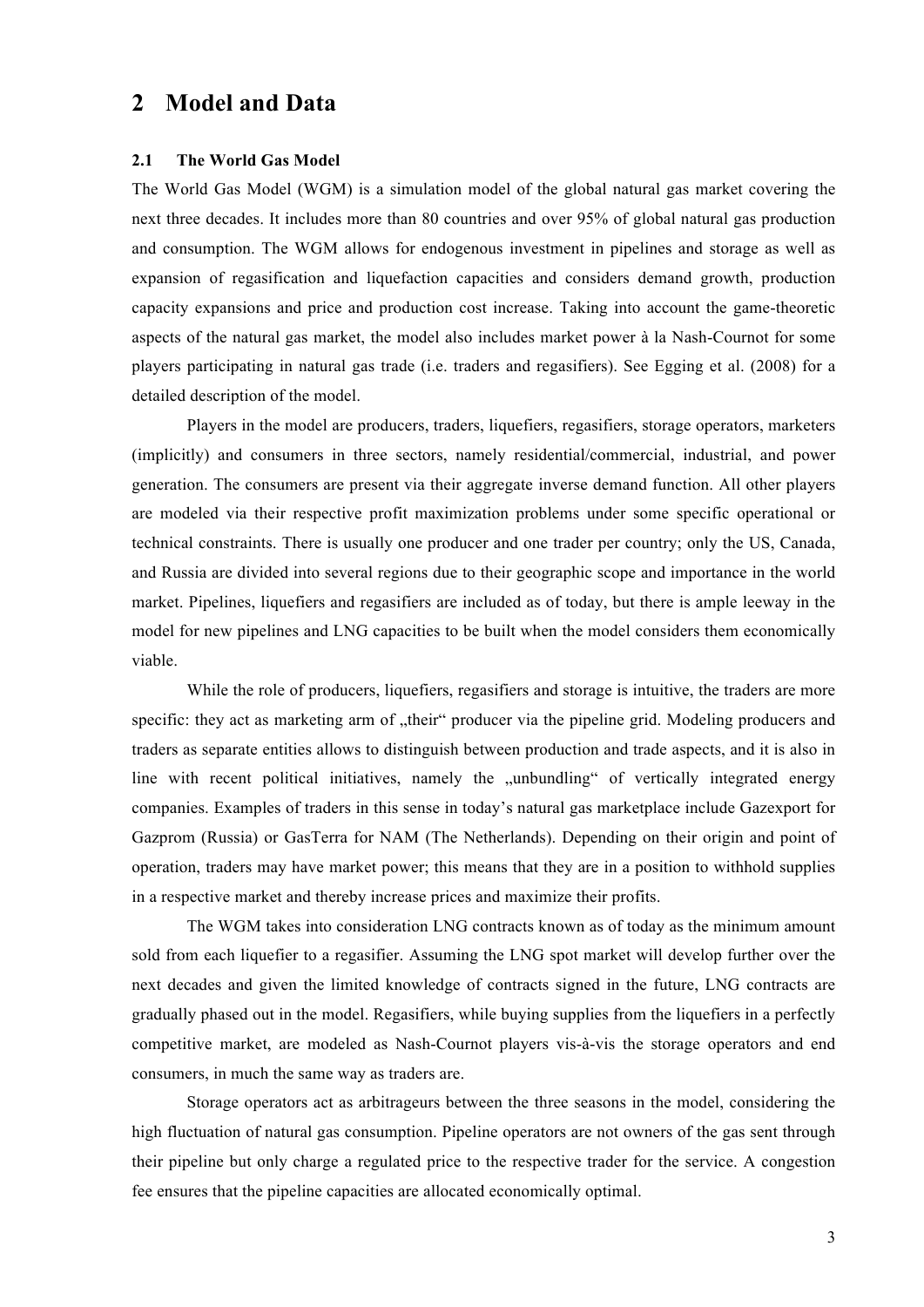The base year of the WGM is 2005; investment projects already under construction at the time of writing are considered. The simulation of the global natural gas trade runs until 2040 in five year intervals, but results are only reported up to 2030.

#### **2.2 Mixed complementarity problems and investments**

The mixed complementarity problem (MCP) formulation is often used when investigating market equilibrium (Facchinei and Pang, 2003). Each of the players is represented by a profit maximization problem subject to engineering or operational constraints. Taking together all the Karush-Kuhn-Tucker (KKT) optimality conditions for the players, combined with appropriate market-clearing conditions, gives rise to an MCP (Gabriel et al., 2005ab; Egging and Gabriel, 2006; Egging, Gabriel, Holz, Zhuang, 2008).

Typically, MCPs for computing market equilibria do not include investments as decision variables. There are at least two reasons for this. First, investments are usually discrete choices corresponding for example to "build or not build"-decisions or integer levels of the investment. If the integrality restrictions are taken into account at the same time as the MCP, the resulting problem is difficult to solve and in some cases there may be no solution.

A second reason that investments are not always combined with MCPs lies in the sequential nature of the problem. Typically, investment decisions are made first, for example corresponding to long-term planning. Then, the market is considered with a fixed set of investments or a static network. This usually leads to a two-level problem which can be computationally more challenging than an MCP. In practice, researchers often either fix the level of investments exogenously or take a continuous relaxation of the integer restrictions but mostly in the context of solving an optimization problem and not an MCP. In this paper we have adopted the latter relaxation approach and solve for investment simultaneously with all other decisions. Lise et al. (2008) adopt a similar approach but with less detail for the market players.

#### **2.3 Data and calibration**

The model has been calibrated to projections of the future energy markets, namely PRIMES forecasts for Europe (European Commission, 2007) and POLES forecasts for the rest of the world (European Commission, 2006). These sources are used to determine the (exogenous) production capacities and the reference consumption quantities and prices of the demand function. POLES projections reflect a worldwide increase in natural gas production and consumption of 70% in 2030 relative to 2005. Generally, demand stagnates or even declines in some countries in the projections after 2025.

While the PRIMES and POLES forecasts have the advantage of being officially approved forecasts, we have not been able to verify some of the underlying assumptions. In particular, it seems that reserve estimates and their forecasts of natural gas production are optimistic. For this reason, the WGM base case (Chapter 3) does not include reserve horizons for the producers. We examine the effects of reserve constraints on the global gas trade in one scenario presented here and compare the results to the base case ("In the ground" scenario, Section 4.1).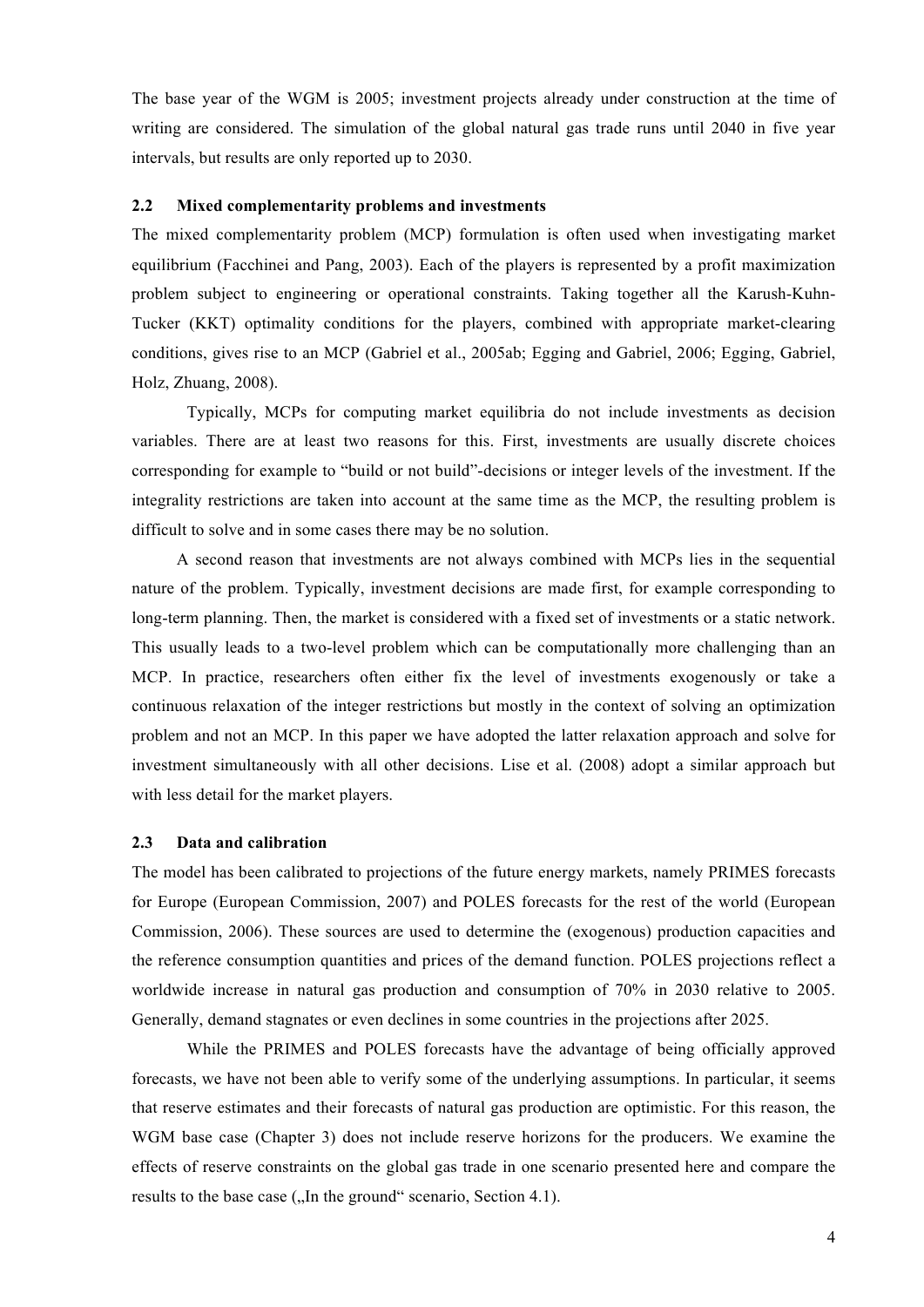The calibrated worldwide base case consumption (production)<sup>2</sup> in 2005 is 2368 (2435), and 3757  $(3905)$  bcm in 2030, and an average wholesale price of \$375 per 1000 m<sup>3</sup>. An average yearly price increase of 3%, in accordance with POLES projections, is used. For infrastructure capacities (pipelines, LNG liquefaction and regasification terminals, storage), project and company information from various sources (e.g., Oil and Gas Journal, GSE database at www.gte.be) has been employed. This information was used to include existing additional capacities since 2005 and also considered when assessing the maximum allowable capacity expansions per period for the base case.

### **3 Base Case**

The base case follows general assumptions provided by the scientific community on the development of the natural gas market. Simulation results show, as can be seen in Figure 1, a steady increase of natural gas production and consumption over the whole forecasting period up to a level of about 3,900 bcm/y in 2030.





The WGM assumes a yearly price increase of 3%. LNG trade grows until 2020 and then reaches a plateau close to 600 bcm/y; this accounts for approximately 15% of total natural gas production. The amount of natural gas consumed in its production markets drops from 60% to close to 50% of total consumption over the time horizon, while the share of natural gas exported by pipeline remains relatively stable (30%).

Figure 2 shows globally traded volumes in 2030. The Middle East, Russia and the Caspian region split their sales between Europe and Asia, with small amounts sold via LNG to North America. Total consumption in Europe in 2030 amounts to 667 bcm/y; of this, 27 bcm/y are supplied in the form of LNG, which accounts for 4% of total consumption, and 200 bcm/y are produced domestically. The lion's share of consumption, however, is imported from Russia and the Caspian region.

 $\frac{1}{2}$ <sup>2</sup> WGM model accounts for losses in liquefaction, regasification, storage and pipelines. Consumption in WGM is corrected for 'own consumption' in the energy sector, IEA: www.iea.org/Textbase/stats/prodresult.asp?PRODUCT=Natural%20Gas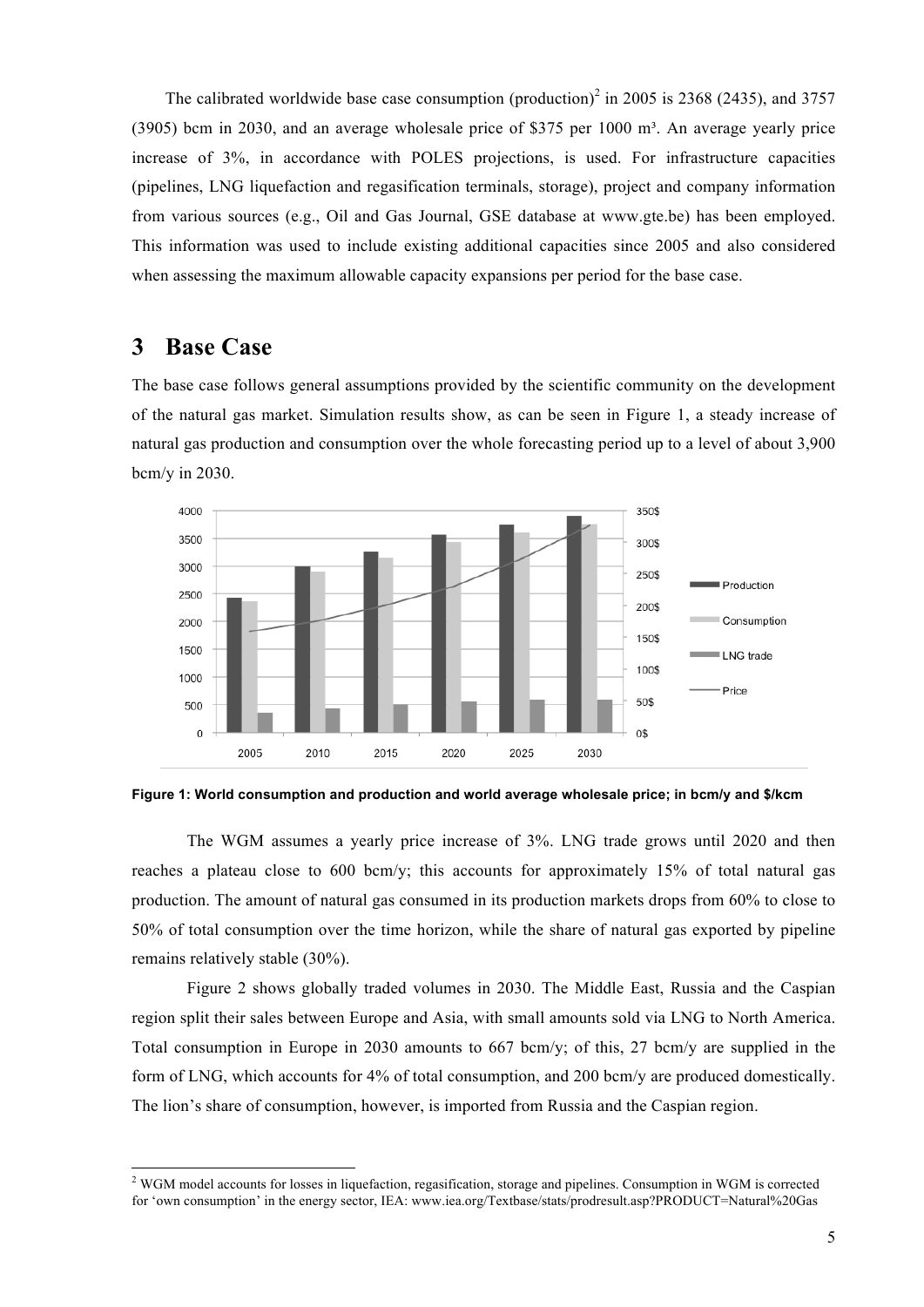

**Figure 2: Natural gas flows in 2030 by region; in bcm/y, base case**

In the base case. Asia consumes almost 850 bcm/y in 2030. Looking at the country level reveals a very differentiated picture: while Japan and Taiwan rely to a large extent on LNG imports, China and India each produce half of their consumption domestically and import another 40% by pipeline from Russia, Burma, the Caspian region; the Middle East with LNG only plays a minor role. North America produces about 60% of its consumption domestically with the remaining 40% satisfied by LNG imports (apart from intra-regional trades).



**Figure 3: Investments in liquefaction and regasification capacities; in bcm/y, base case**

Investments in liquefaction and regasification capacities are compared in Figure 3. While liquefaction capacities increase from 242 to 652 bcm/y, regasification capacities expand from 491 to 945 bcm/y. There are certain spare volumes in order to meet seasonal demand or to benefit from the option of being able to import additional volumes of liquefied natural gas. Investment is strongest at the beginning of the time horizon and again in 2020; after that, investments decrease due to the assumption of demand stagnation in many developed markets.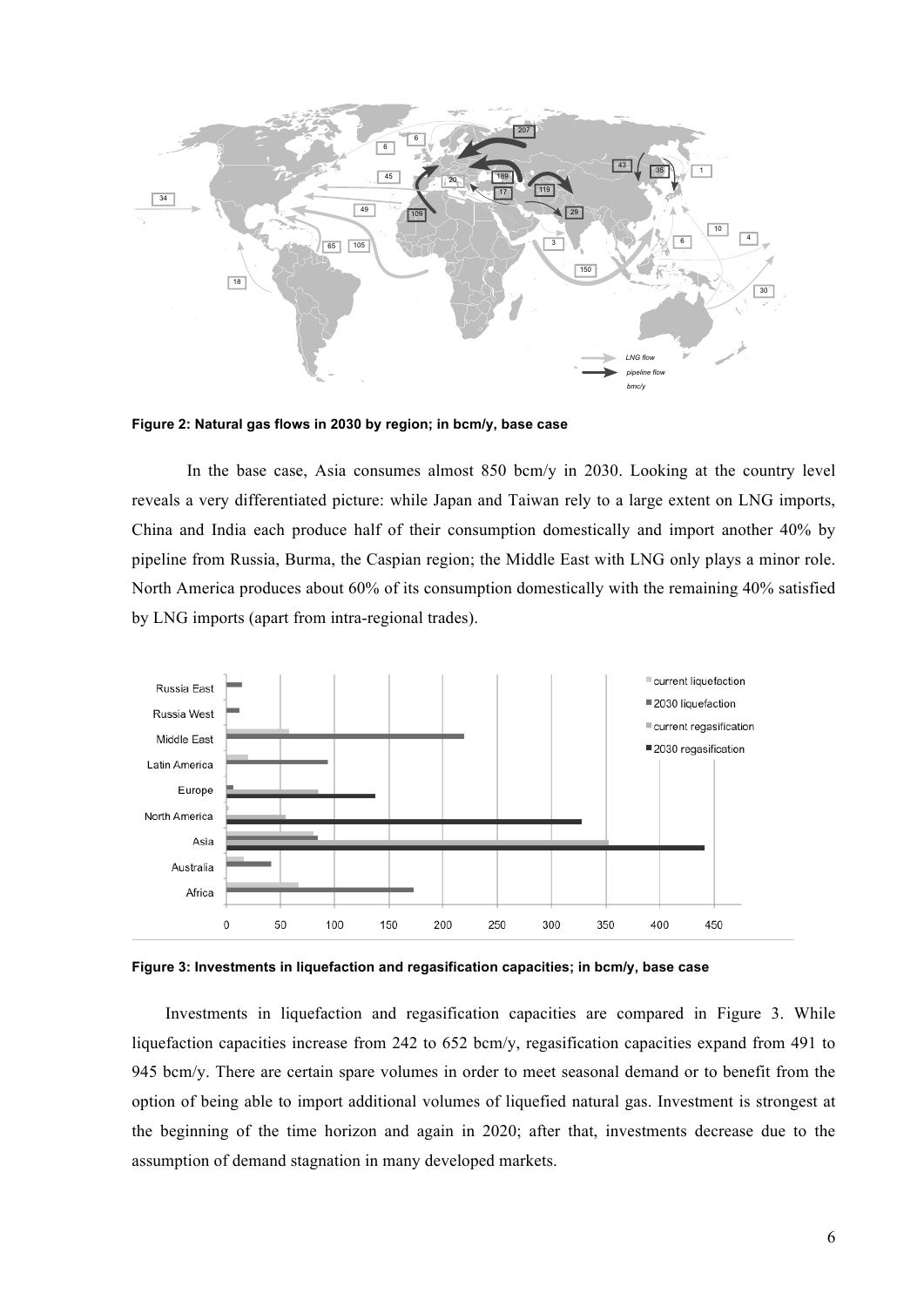### **4 Structural Scenarios**

In this section, we present the results of three scenario runs which assume major structural changes in the world natural gas market (i.e. tightly constrained reserves, sharply constrained production and export activities in the Arab Gulf, and the impact of  $CO_2$ -constraints).

#### **4.1 "In the ground"**

This first scenario is an extension of the WGM base case including exogenously determined reserve horizons for all producers. We do not allow for exploration and only take into consideration proved reserves which with today's technology are economically producible at the time of writing. The data is taken from BP (BP, 2008) and the Energy Information Administration (EIA, 2008). As can be seen in Figure 4, the constraint leads to the characteristic Hubbert production curve (Hubbert, 1956) for those countries which have a reserves-to-production ratio within the time horizon under investigation and which are still expanding their capacities. Countries with highly developed production but limited reserves show decreasing production over the next decades.



Figure 4: Production in selected countries; in bcm/y, "in the ground" scenario

As shows Figure 5, both North and Latin America considerably reduce their production levels in this scenario, whereas the Middle East is the only region in a position being able to expand its production when compared to the base case. This mirrors the huge available reserves in countries such as Iran, Qatar, or Saudi Arabia; the Middle East at the end of 2007 was endued with 41% of total world proven reserves.

The scenario leads to some rerouting of LNG flows compared to the base case, most notably from the Middle East and Africa to North America substituting domestic consumption and shipments to Europe. However, the Middle East with its huge reserves is at the same time expanding its pipeline deliveries to Europe compared to the base case. The Middle East expands its role as a central player in the world natural gas market with virtually all importers relying on it to some extent. An interesting detail is the observation that the Middle East even starts to deliver to the North American West Coast via Indian Ocean and Pacific basin.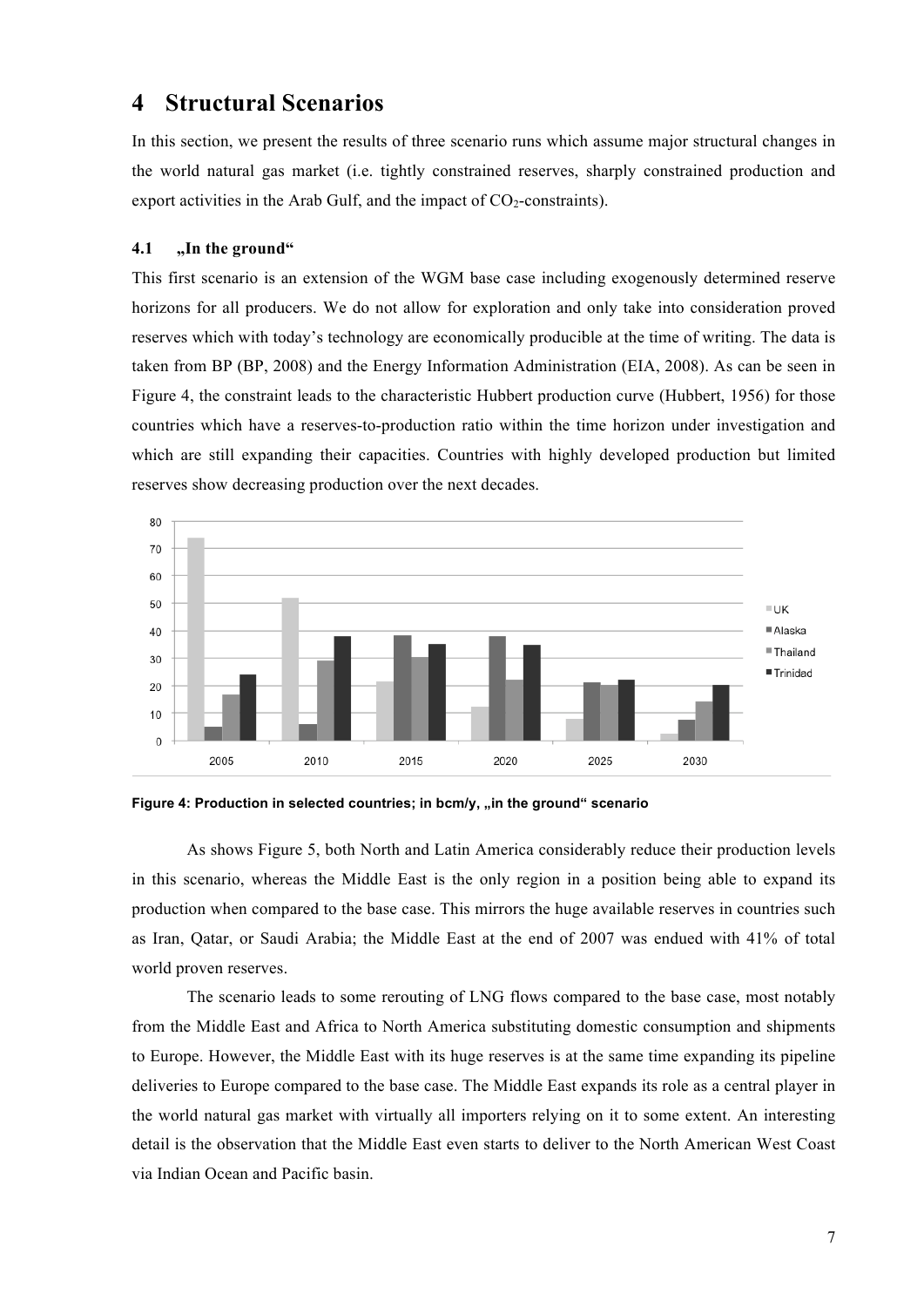Prices are generally higher in the scenario than in the base case. While average wholesale prices are approximately 10% higher in Europe in the year 2030 compared to the base case, they increase about 14% in Asia and almost 40% in Russia and North America.



**Figure 5: Production and consumption in 2030; in bcm/y, "in the ground" scenario**



Figure 6: Natural gas flows in 2030 by region; in bcm/y, "in the ground" scenario

Simulation results also show the high dependency of Europe in 2030 on a limited number of suppliers. While both North America and Europe can satisfy only less than 30% of their consumption with domestic production, North America is supplied with LNG from a wide array of producers. Europe, on the other hand, relies to 50% on imports from Russia and the Caspian region. Political instability in Central Asia or the Black sea region, where most of the imports pass through, could quickly lead to shortages and price increases in European countries.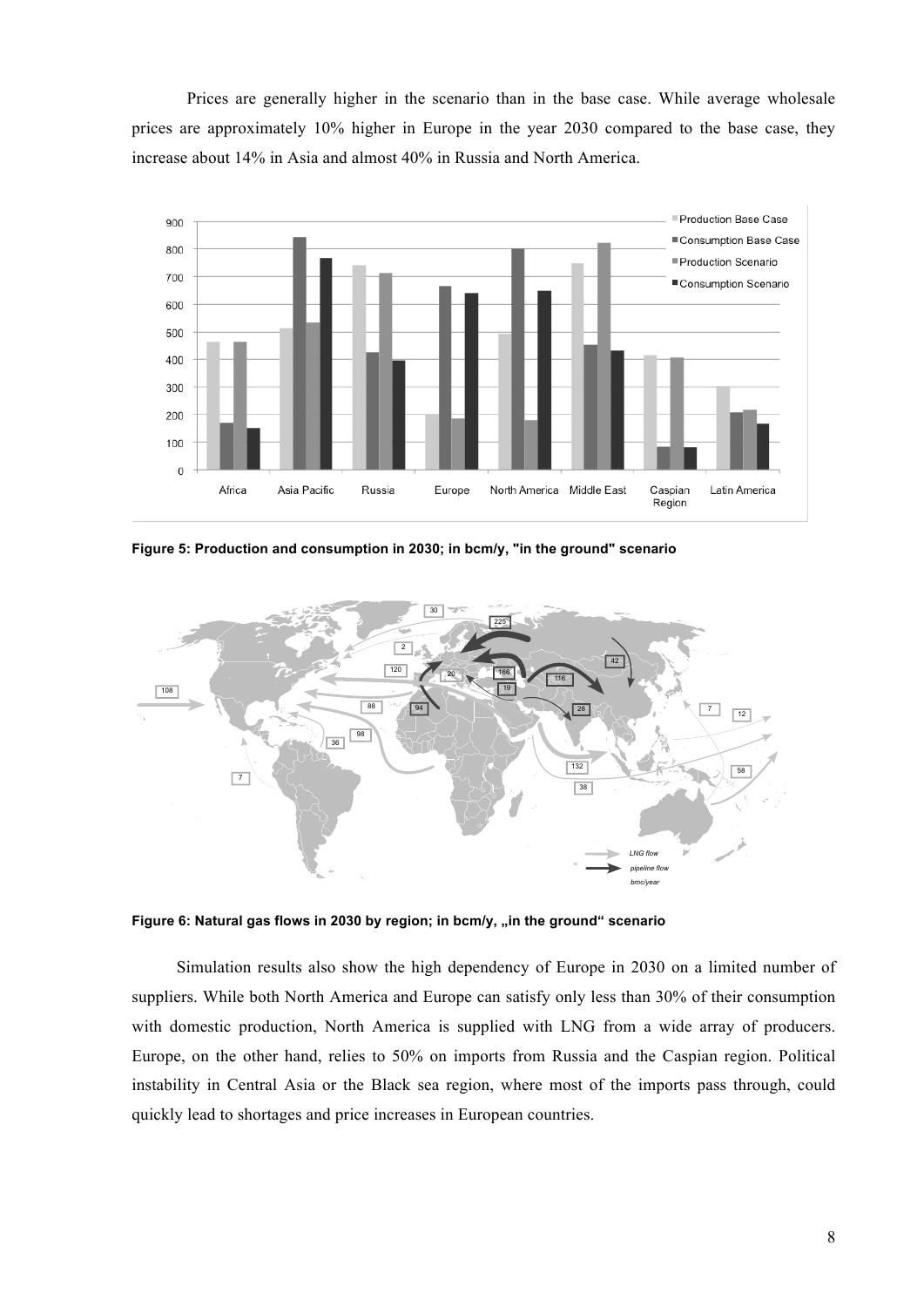#### **!"# "Shutting off the Middle East"**

In the second scenario, we study the impact of a supply shock in the Middle East. This scenario can also be interpreted as the result of a GasPEC cartel, similar to OPEC in the oil market. Producers in the Middle East may choose to deliberately under-invest in their production capacity to exert upward pressure on prices.<sup>3</sup> Whereas in the base case, production capacity increases considerably in the region, in this scenario we hold production capacity constant for all producers from the year 2010 on.

Simulation results show wholesale prices skyrocketing in the Middle East up to the 200 \$ per 1000 m<sup>3</sup> level in 2030. Due to the production cost curve shape, where production close to full capacity is prohibitively expensive, production still increases slightly during the forecasting horizon due to the high prices in the scenario (see Figure 7). Still, the production expansions are much smaller than in the base case (i.e. the nominal production level in 2030 is 41% lower).





Table 1 shows the development of Middle Eastern domestic consumption and exports; the striking change vis-à-vis the base case are the increasing intra-regional traded volumes between Middle Eastern countries (8 bcm/y in 2030). Whereas in the base case all countries in the region are virtually self-sufficient in satisfying domestic demand and no intra-regional trade occurs, this no longer holds true in this scenario, triggering substantial investment in pipelines on the Arab peninsula.

LNG exports to North America run dry (-89%), as do long-distance pipeline exports to Europe (-79%). Only the exports to Asia remain comparatively strong, both by LNG and via pipeline from Iran to India and Pakistan (-50% "only"). Total global LNG regasification capacities are only slightly lower than in the base case. The significant drop in Middle Eastern liquefaction capacities is partly made up by other producers, such as Western Africa and Latin America (see Figure 8). The global liquefaction capacity drops from 650 to 590 bcm/y, while the amounts actually liquefied decrease from 595 to 509 bcm/v. Total production in 2030 drops from 3905 to 3707 bcm/v.

 <sup>3</sup>  $3$  This scenario is, of course, not a true cartel representation, where the exact amount of withholding would be decided by the profit optimization problem of the cartel member. See Egging, Holz, Hirschhausen, Gabriel (2008) for another analysis of a gas market cartel.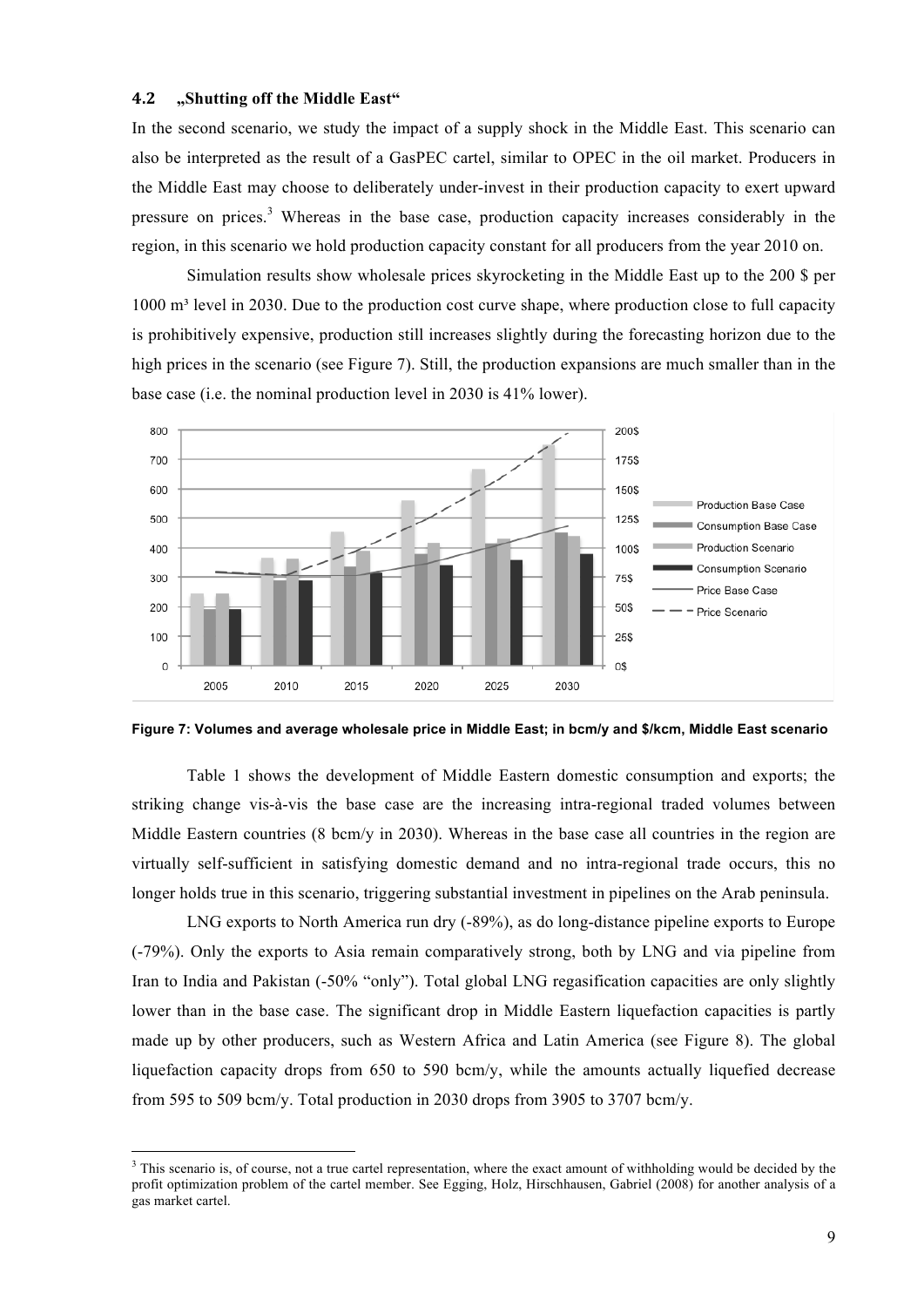|                             |                        | 2005     | 2030 base case | 2030 scenario |
|-----------------------------|------------------------|----------|----------------|---------------|
| <b>Domestic Consumption</b> |                        | 191.30   | 453.52         | 318.44        |
| <b>LNG</b>                  | Asia (Pacific)         | 36.54    | 154.19         | 77.66         |
|                             | Europe                 | 7.63     | 20.16          | 5.18          |
|                             | North America          |          | 44.90          | 4.95          |
| Pipe                        | Asia (India, Pakistan) |          | 29.07          | 9.82          |
|                             | Europe                 | 2.80     | 17.04          | 3.54          |
|                             | Other Middle East      | $\theta$ |                | 8.09          |
| <b>Total</b>                |                        | 238.27   | 718.88         | 427.68        |

**Table 1: Distribution of Middle Eastern natural gas; in bcm/y, Middle East scenario**

Freezing daily production capacity in the Arab Gulf countries leads to a significant welfare loss for the Middle East itself. Evaluating net profits in the time frame under investigation (revenue minus production and investment costs for producer, trader and liquefier in each country, 2005 to 2030) shows a 7% decline as compared to the base case for the whole region; due to the higher prices, consumer welfare surplus is reduced over the same horizon by almost 25%. We therefore argue that the total halt on capacity expansion is not an optimal policy for a cartel.



**Figure 8: Liquefaction and regasification capacities in 2030; in bcm/y, Middle East scenario**

#### **4.3 "Post Bali planet"**

In this third scenario, we examine the advent of an alternative, more climate-friendly energy source and its effects on the natural gas market. It does not matter, for the sake of our study, whether the backstop energy source is solar, biomass or any other. The important characteristic is rather that the cost of using the alternative energy source is too high at the moment to substitute for natural gas, but is assumed to become economically feasible over the next decades.

Figure 9 compares the development of wholesale prices in several world regions to the costs of an equivalent amount of energy from the backstop technology. All production costs in the WGM are subject to an annual increase of 3%; wholesale prices subsequently rise by approximately the same rate, influenced by relative surplus or scarcity of supply. The cost of the backstop technology, on the other hand, is assumed to increase by only 1% per year, representing technological progress in this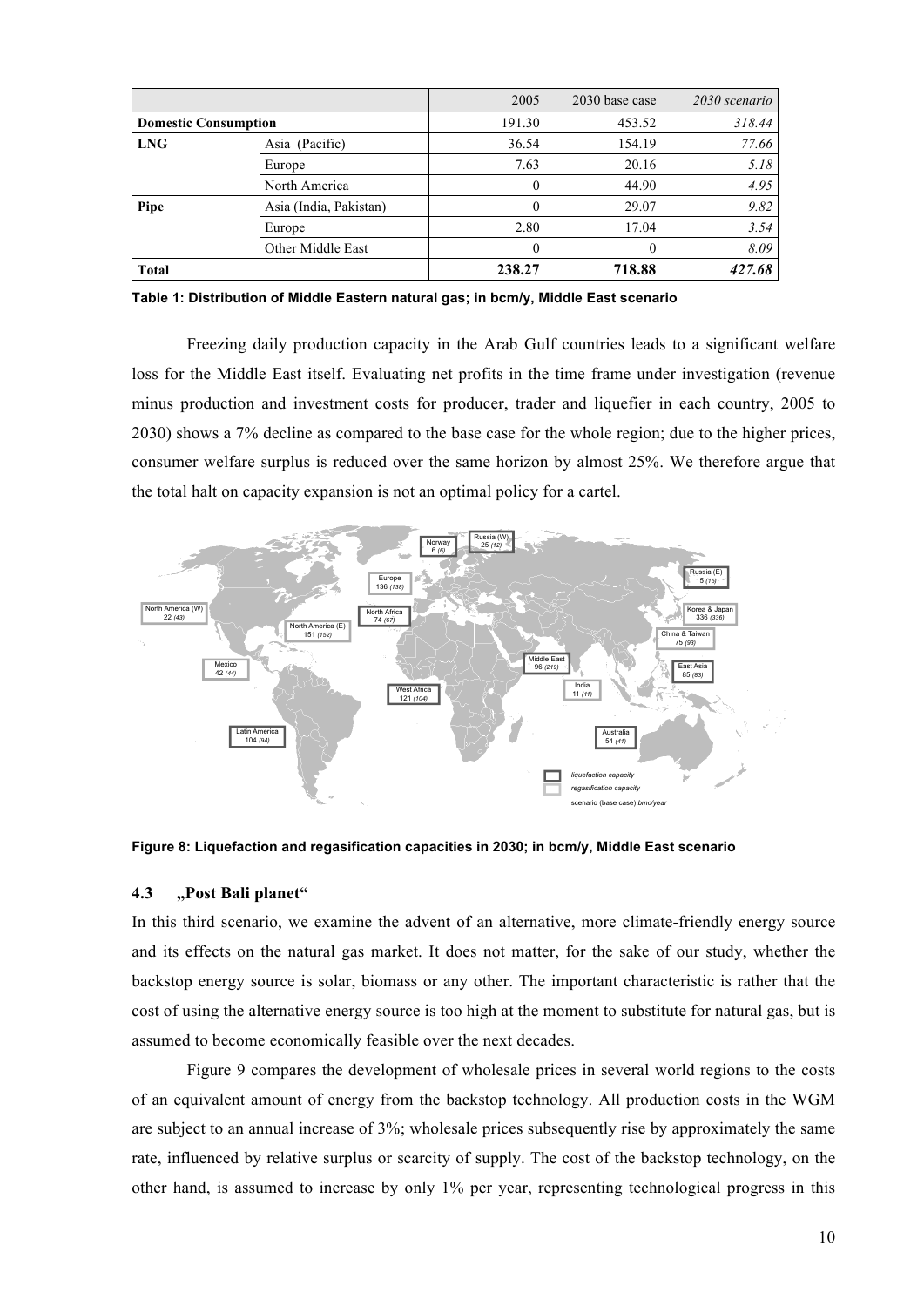area and, possibly, economies of scale as the implementation of this technology is advancing. We assume the backstop technology to be available at a competitive market price (i.e., marginal cost price).



**Figure 9: Average wholesale prices (base case), backstop technology costs (post Bali scenario); in \$/kcm**

As one would expect, the backstop technology is first introduced in those regions where wholesale prices are highest, namely North America and parts of Asia. This reduces total demand for natural gas and, hence, leads to lower prices. Europe has ample own production and benefits from reduced prices in the LNG markets, which induces countries like Algeria to revert to pipeline export to Europe instead of selling LNG to North America. As a consequence, Europe only starts to use the backstop technology relatively late, in spite of its large consumption and high dependency on natural gas (see Figure 10). In the scenario, the backstop technology accounts for 15% of energy consumption in 2030 in those sectors which traditionally rely on natural gas.



**Figure 10: Backstop technology in energy consumption, post Bali scenario**

Figure 11 shows that the introduction of a backstop technology leads to a noteworthy decline of wholesale prices compared to the base case (using the example of Asia, trends in other regions are similar); at the same time the level of energy use, meaning natural gas consumption plus backstop technology, is well above the consumption levels in the base case. The backstop technology therefore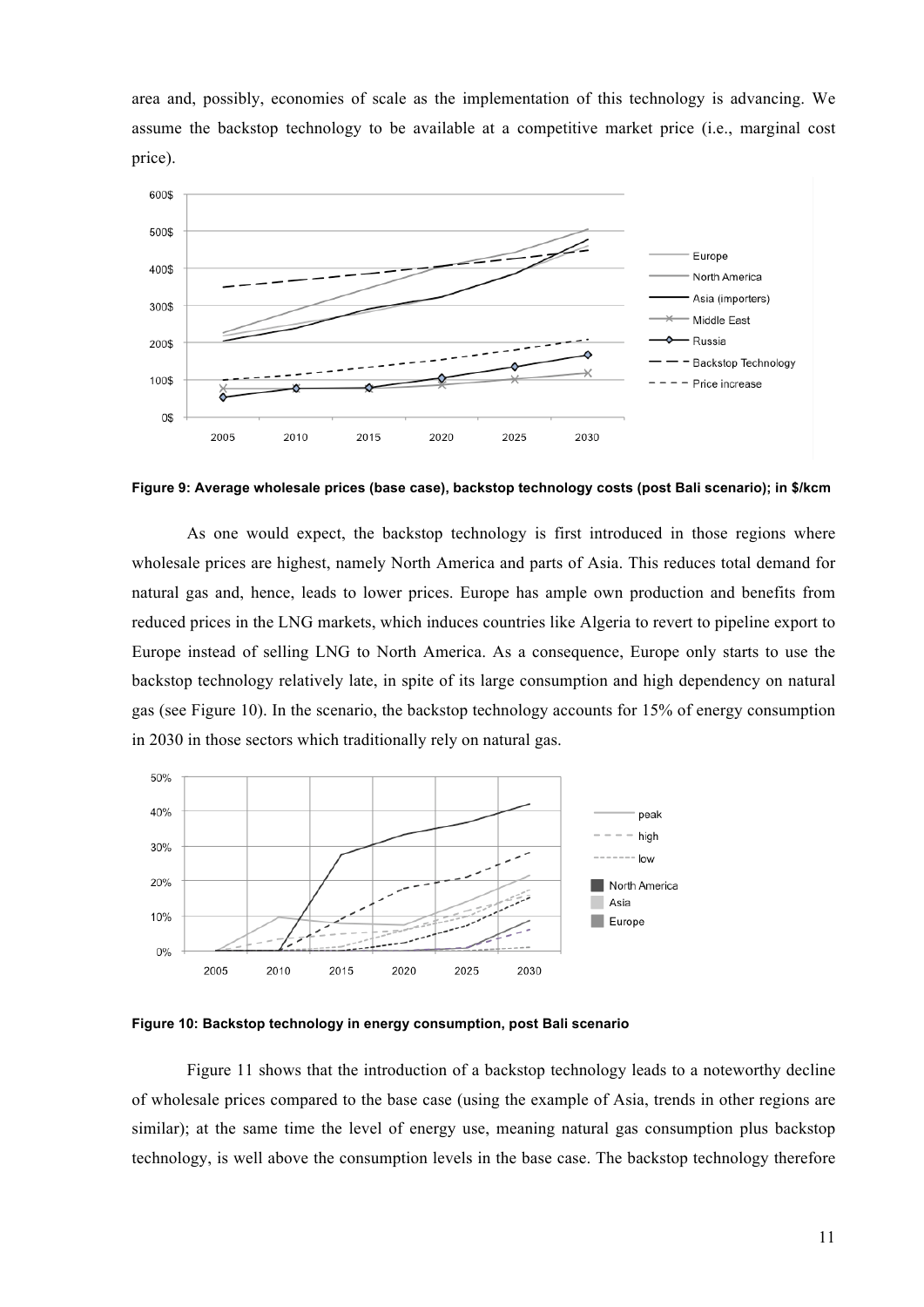leads to a substantial improvement of consumer surplus, both because of lower prices and due to more available energy sources.





#### **4.4 Summary structural scenarios**

Table 2 summarizes model changes, main results and conclusions and selected key figures on each of the three structural scenarios in the year 2030.

| <b>Scenario</b>                          | In the ground                                                                                                        | Shutting off the Middle East                                                                                                                        | Post Bali planet                                                                                                                                                    |  |
|------------------------------------------|----------------------------------------------------------------------------------------------------------------------|-----------------------------------------------------------------------------------------------------------------------------------------------------|---------------------------------------------------------------------------------------------------------------------------------------------------------------------|--|
| <b>Assumptions</b>                       | Production horizon fixed at<br>level of today's proven<br>reserves; no exploration                                   | Production capacities for<br>Middle Eastern producers are<br>fixed at 2010 levels                                                                   | Introduction of an<br>environmentally friendly<br>backstop technology                                                                                               |  |
| <b>Main results</b><br>and<br>Conclusion | has high impact on the<br>price in North America<br>puts Europe in a bad<br>situation in terms of supply<br>security | leads to a worldwide price<br>increase<br>results in lower profits and<br>reduced consumer surplus in<br>Middle East<br>is not a good cartel policy | leads to higher<br>consumer<br>surplus worldwide<br>N. America and Asia adapt<br>the new technology quickly<br>Europe waits long before<br>using the new technology |  |
| Consumption                              | $(3758 \text{ bcm/y})$<br>$3387$ bcm/y                                                                               | $3573$ bcm/y                                                                                                                                        | $3509$ bcm/y                                                                                                                                                        |  |
| Average price                            | $(326 \text{ %/kcm})$<br>$405$ \$/kcm                                                                                | 353 \$/kcm                                                                                                                                          | 292 \$/kcm                                                                                                                                                          |  |
| <b>Share of LNG</b>                      | $(15.8\%)$<br>22.4%                                                                                                  | $14.4\%$                                                                                                                                            | $9.7\%$                                                                                                                                                             |  |

**Table 2: Summary structural scenarios; figures for year 2030, base case reference figures in brackets**

# **5 Regional Scenarios**

In this section, we present the results of three scenario runs which assume major regional changes in the world natural gas market (i.e. the full reconversion of Russian exports towards Asia, heavily increasing demand for natural gas in China and India, and constraints on infrastructure development on the US Pacific Coast).

#### **5.1 "Eastern promises"**

This scenario investigates the effects of a politically motivated move by Russia to halt all exports to Europe - both its own sales and those of other countries passing through Russian territory. The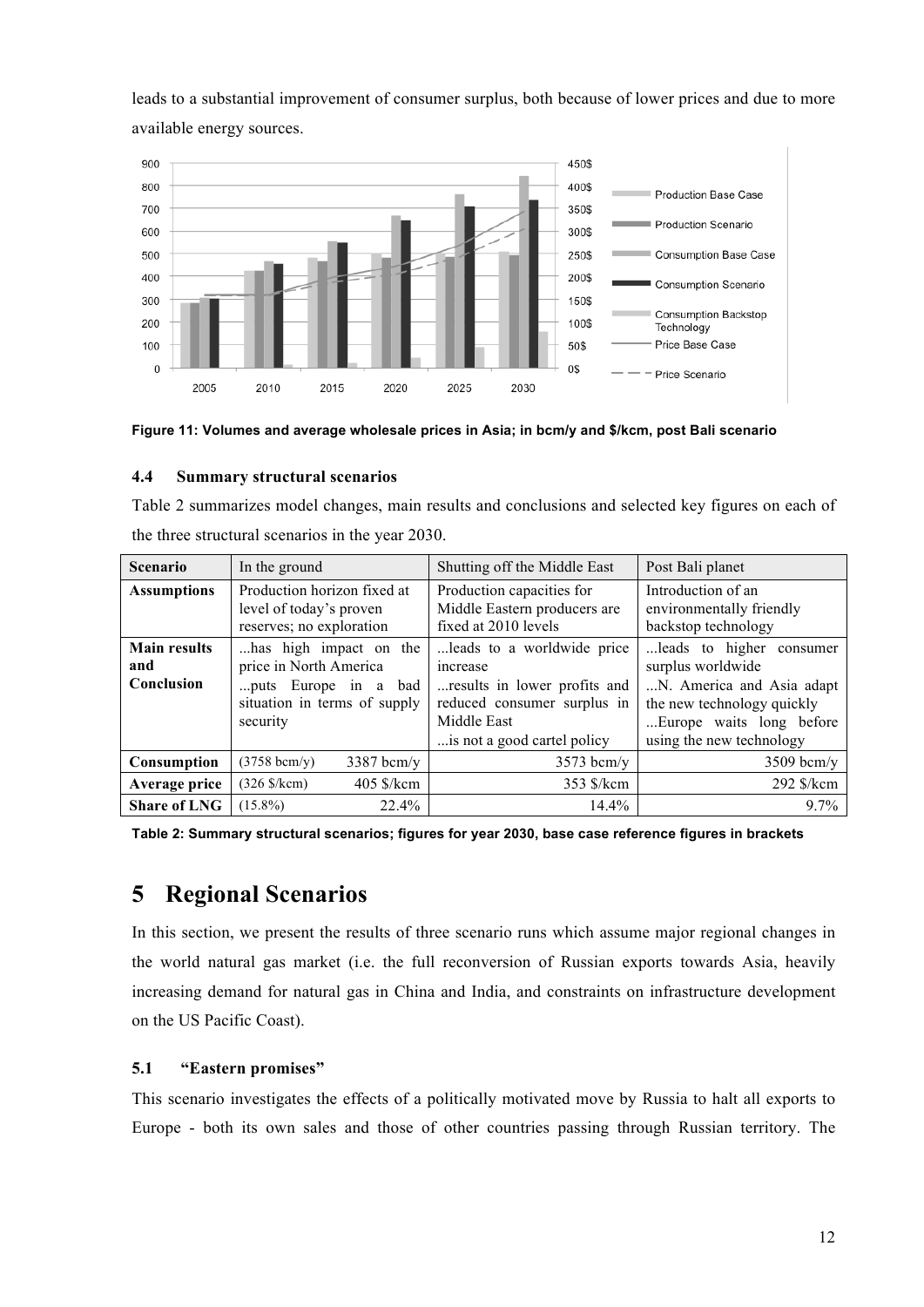interruption is assumed to take place in 2015. Ukraine is (unlike in the standard WGM) treated as part of Europe, while Belarus is still supplied by Russia.<sup>4</sup>

European countries are hit hard by the supply disturbance with a 40% price spike in 2015 compared to the base case. Consumption is reduced by more than 12% (521 bcm/y instead of 596 bcm/y). Since Finland and the Baltic states would not receive any natural gas after 2010 in this scenario, we allow for the construction of two new pipelines from Sweden to these countries (a pipeline from Norway to Sweden is already allowed in the WGM). These pipelines are constructed in 2015 with a capacity of 7 bcm/y to the Baltic states and 4 bcm/y to Finland. Still, the price effect is significant in both countries, with prices almost twice as high as compared to the base case. Due to the expansion of the pipelines in the following periods, the average wholesale price then returns to the European average path.



**Figure 12: Consumption and average prices in Europe; in bcm/y and \$/kcm, eastern promises scenario**

|                             |                      | 2005     | 2010                  | 2015     | 2020   | 2025     | 2030     |
|-----------------------------|----------------------|----------|-----------------------|----------|--------|----------|----------|
| <b>Domestic consumption</b> |                      | 376.51   | 405.53                | 407.02   | 421.06 | 419.01   | 421.45   |
|                             |                      | 376.51   | 400.38                | 460.53   | 481.71 | 478.19   | 473.37   |
| <b>LNG</b>                  | Asia                 | 0        | 9.46                  | 8.32     | 8.32   | 8.32     | 0.66     |
|                             |                      | 0        | 9.79                  | 8.32     | 8.32   | 8.32     | 0.66     |
|                             | Europe               | $\theta$ | $\theta$              | $\theta$ | 0.78   | 3.30     | 5.58     |
|                             |                      | 0        | $\boldsymbol{\theta}$ |          |        |          |          |
|                             | North America        | $\theta$ | 5.18                  | 6.33     | 16.41  | 13.88    | 6.42     |
|                             |                      | 0        | 5.18                  | 6.65     | 17.18  | 29.18    | 30.00    |
| <b>Pipeline</b>             | Asia                 | 0        | $\theta$              | $\theta$ | 36.54  | 53.08    | 78.02    |
|                             |                      | 0        | $\boldsymbol{\theta}$ | 0        | 33.56  | 52.46    | 78.81    |
|                             | Caspian Region       | 6.18     | 4.30                  | 3.41     | 0.75   | $\Omega$ | $\Omega$ |
|                             |                      | 6.18     | 4.45                  | 6.20     | 5.55   | 3.39     | 1.02     |
|                             | Europe incl. Ukraine | 132.45   | 116.72                | 149.70   | 170.22 | 183.83   | 185.13   |
|                             |                      | 132.45   | 128.38                |          |        |          |          |
|                             | <b>Belarus</b>       | 18.61    | 19.86                 | 21.75    | 22.48  | 22.32    | 21.99    |
|                             |                      | 18.61    | 19.90                 | 23.36    | 23.91  | 23.77    | 23.47    |
| <b>Total</b>                |                      | 533.75   | 561.05                | 596.53   | 676.56 | 703.74   | 719.24   |
|                             |                      | 533.75   | 568.08                | 505.06   | 570.24 | 595.32   | 607.33   |

**Table 3: Russian natural gas exports and domestic consumption (base case /** *scenario***); in bcm/y**

 $\frac{1}{4}$  $<sup>4</sup>$  In the standard WGM, Ukraine and Belarus are one region (UKRBLS)</sup>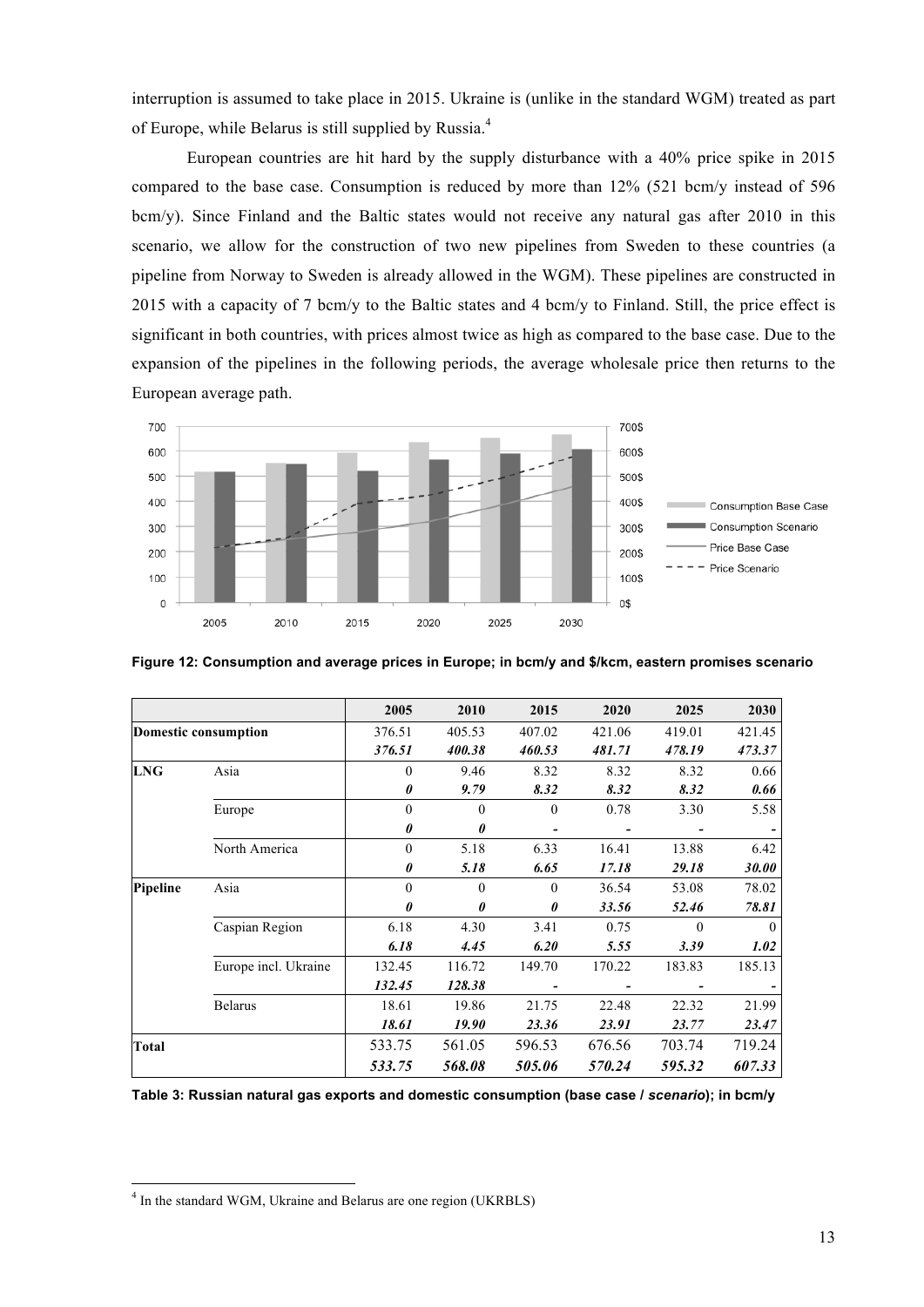Europe substitutes a large part of the lost imports from Russia with LNG from the Middle East. The subsequently lower supply in Asia induces Australia, Indonesia, and Brunei to ship LNG to China and Japan instead of North America. Russia then takes up the baton and sells LNG to North America. The Russian supply interruption leads, to some extent, to a reversal of the direction of LNG flows around the world, with average wholesale prices some 15% higher than in the base case.

Table 3 summarizes the development of Russian exports as well as domestic consumption over the next decades, comparing the scenario to the base case. Russian domestic natural gas consumption would increase by about 12% in 2030 under the scenario assumptions; LNG deliveries to Europe would not take place whereas shipments to the North American Pacific coast would increase significantly  $(+350\%$  to 30 bcm/y instead of 6.4 bcm/y). Russian production in sum decreases by about 15%.

#### **5.2 "Tiger and dragon"**

The "tiger and dragon" scenario investigates the impact of a strong demand increase in Asia (with a focus on China and India since uncertainty about the future natural gas demand in these two developing countries is significant) on the global gas industry.<sup>5</sup> Demand growth factors in China and India hence were multiplied by the factor 2.5 from 2015 on compared to the base case assumptions. Maximum regasification capacity expansion parameters from 2015 on were multiplied by a factor of three in order to give sufficient potential to meet higher demand levels. All investment parameters for pipelines leading to China and India, including those through transit countries (e.g. from Iran via Pakistan to India) were doubled compared to the base case assumptions.



**Figure 13: Average wholesale prices by region; in \$/kcm, tiger and dragon scenario**

Simulation results show that total consumption levels nearly double in both, China and India to 313 and 143 bcm/y respectively in 2030 in line with the assumptions of this scenario. At the same time, production levels only increase slightly, resulting in an increasing importance of natural gas imports. These are satisfied by LNG as well as pipeline deliveries. Regasified volumes in 2030

 <sup>5</sup> <sup>5</sup> Natural gas demand increased by 19.9% for China and by 7.6% for India in 2007 over the previous year. Three LNG import terminals are currently operating in these two countries; more than 20 facilities are proposed. However, there are huge uncertainties about the realization of a number of projects.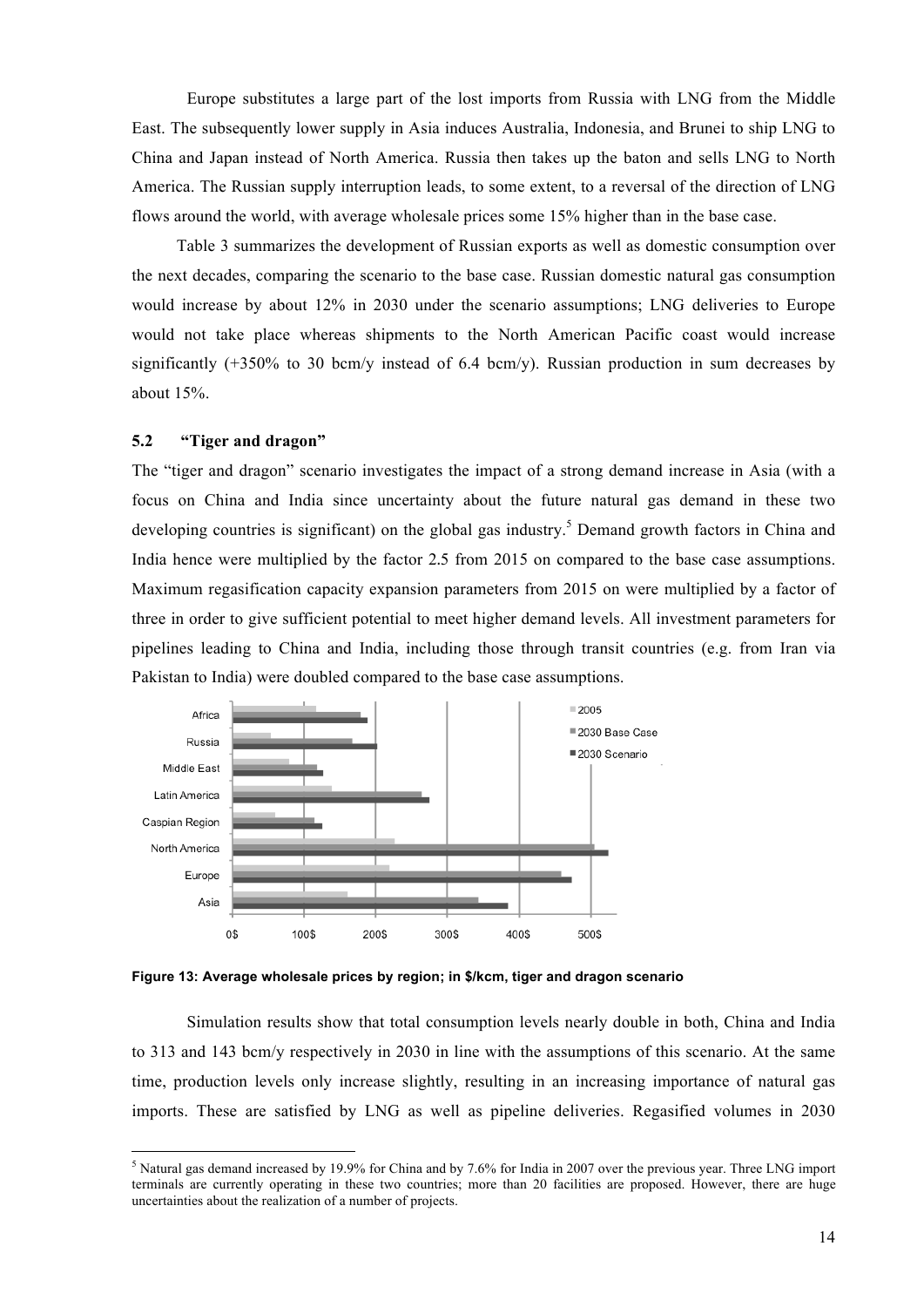increase by 860% for China and 450% for India as compared to the base case. Pipelines are constructed from Kazakhstan (2015) and Russia (2020) to China as well as from Pakistan (2020) to India, with expansions in later periods. Natural gas prices increase slightly in all world regions mirroring the global impact of Asian demand uncertainty (see Figure 13).

The Middle East as a region delivering already today to all major LNG importing regions (i.e. Europe, Asia-Pacific and North America) changes its export pattern significantly under this scenario. Whereas domestic consumption in 2030 is only slightly lower than in the base case, LNG deliveries to Europe and North America decrease by 20% and 47% respectively; exports to Asia increase by 40% (see Figure 14).



**Figure 14: LNG flows in 2030; in bcm/y, tiger and dragon scenario** *(base case)*

Traded volumes and wholesale prices under this scenario underline that the huge uncertainty about Asian future demand levels for energy sources (in this case natural gas) has a significant impact on forecasts of the whole world natural gas market structure; a demand growth increase by a factor of 2.5 results in LNG volumes redirected from Europe and North America to Asian importers and overall higher natural gas prices.

#### **5.3 "Pretty coast California"**

This last scenario is intended to show that the WGM is not only useful in analysing global dynamics of natural gas trade but can also provide insight to situations that only have regional effects.

Since US domestic natural gas production is expected to decline in the near-term, the country with the second largest consumption worldwide will be increasingly dependent on imports. These can only partially be satisfied by deliveries from Canada, Mexico and Alaska; hence, LNG regasification capacities are expected to grow. However, due to a strong NIMBY (not-in-my-backyard) attitude in western states, companies facing public resistance already today plan to invest in LNG import facilities in neighbouring countries and re-export regasified gas to US markets. The scenario "pretty coast California" investigates the consequences of a potential legislation prohibiting the construction of any LNG import facility at the Pacific coast. The model is changed in the following way: No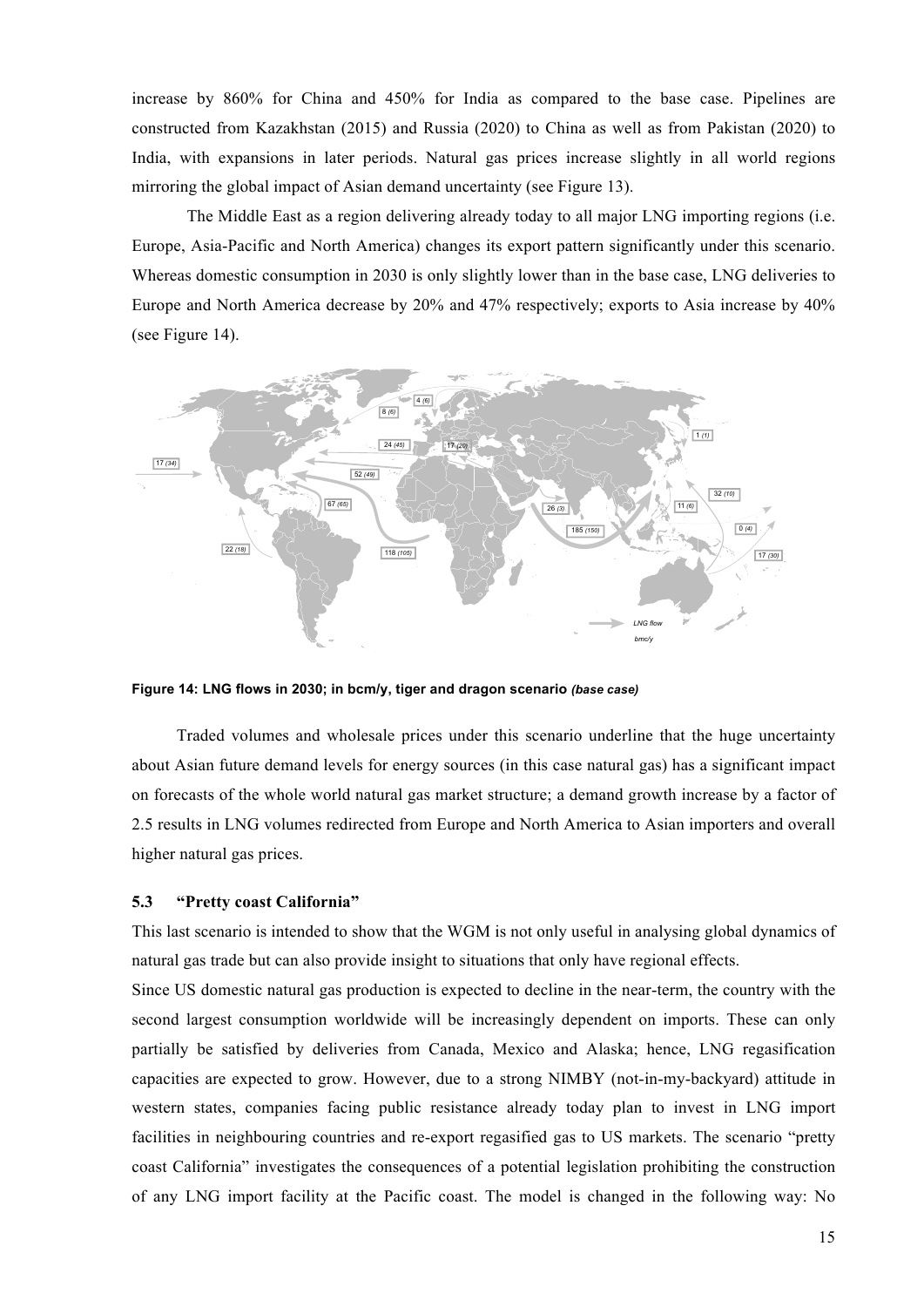regasification capacity is allowed to be built on the US west coast; at the same time more capacity is allowed in Western Canada. Maximum pipeline expansion parameters for North America are doubled.

Whereas in the base case 42 bcm/y of regasification capacity are built on the US Pacific coast alone, in the "pretty coast" scenario, LNG import capacities increase in Western Canada, Mexico and at the US Gulf coast.<sup>6</sup> The price effect on California is negligible; the prohibition of US Pacific coast LNG import facilities actually results in lower prices in the short run compared to the base case. This can be explained by the rapid and significant expansion of the pipeline from Mexico in 2015; in the base case, this pipeline is not expanded since LNG import capacities come online in 2020 and the expansion is not economically viable. In the long-run, however, the lack of import capacity leads to lower supplies and natural gas prices rise approximately 4 % compared to the base case level.



**Figure 15: US West coast natural gas consumption and average wholesale prices; in bcm/y and \$/kcm**

#### **5.4 Summary regional scenarios**

Table 4 summarizes model changes, main results and conclusions of the three structural scenarios and selected key figures for the global natural gas trad in the year 2030.

| <b>Scenario</b>     | Eastern promises                               |              | Tiger and dragon                                              | Pretty coast California                                    |  |
|---------------------|------------------------------------------------|--------------|---------------------------------------------------------------|------------------------------------------------------------|--|
| <b>Assumptions</b>  | No exports to Europe from<br>Russia after 2015 |              | Demand growth factors of China<br>and India multiplied by 2.5 | No regasification capacity to<br>be built on US west coast |  |
| <b>Main results</b> | raises prices by 25% in                        |              | leads to worldwide price                                      | may lead to lower prices                                   |  |
| and                 | Europe                                         |              | <i>ncreases</i>                                               | in the short run                                           |  |
| Conclusion          | Russia ships more LNG                          |              | induces the Middle East and                                   | reduces supply and drives                                  |  |
|                     | to North America                               |              | Australia to divert exports to Asia                           | prices up in the long run                                  |  |
| Consumption         | $(3758 \text{ bcm/y})$                         | $3688$ bcm/y | $3878$ bcm/y                                                  | $3756$ bcm/y                                               |  |
| Average price       | $(326 \text{ S/kcm})$                          | 374 \$/kcm   | 344 \$/kcm                                                    | 326 \$/kcm                                                 |  |
| <b>Share of LNG</b> | $(15.8\%)$                                     | 17.8%        | $17.7\%$                                                      | 15.6%                                                      |  |

**Table 4: Summary regional scenarios; figures for year 2030, base case reference figures in brackets**

## **6 Conclusions and Future Directions**

This paper presents simulation results of different structural and regional natural gas market scenarios using the World Gas Model. Assuming limited natural gas reserves leads to higher prices in North America compared to the base case, while Europe is not significantly affected. However, Europe

 $\frac{1}{6}$  $6$  The regasification capacity on the Mexican and Canadian Pacific Coast increases from 5 bcm/y to 10 bcm/y. Another 25 bcm are built in addition to the Base Case expansion on the Gulf Coast.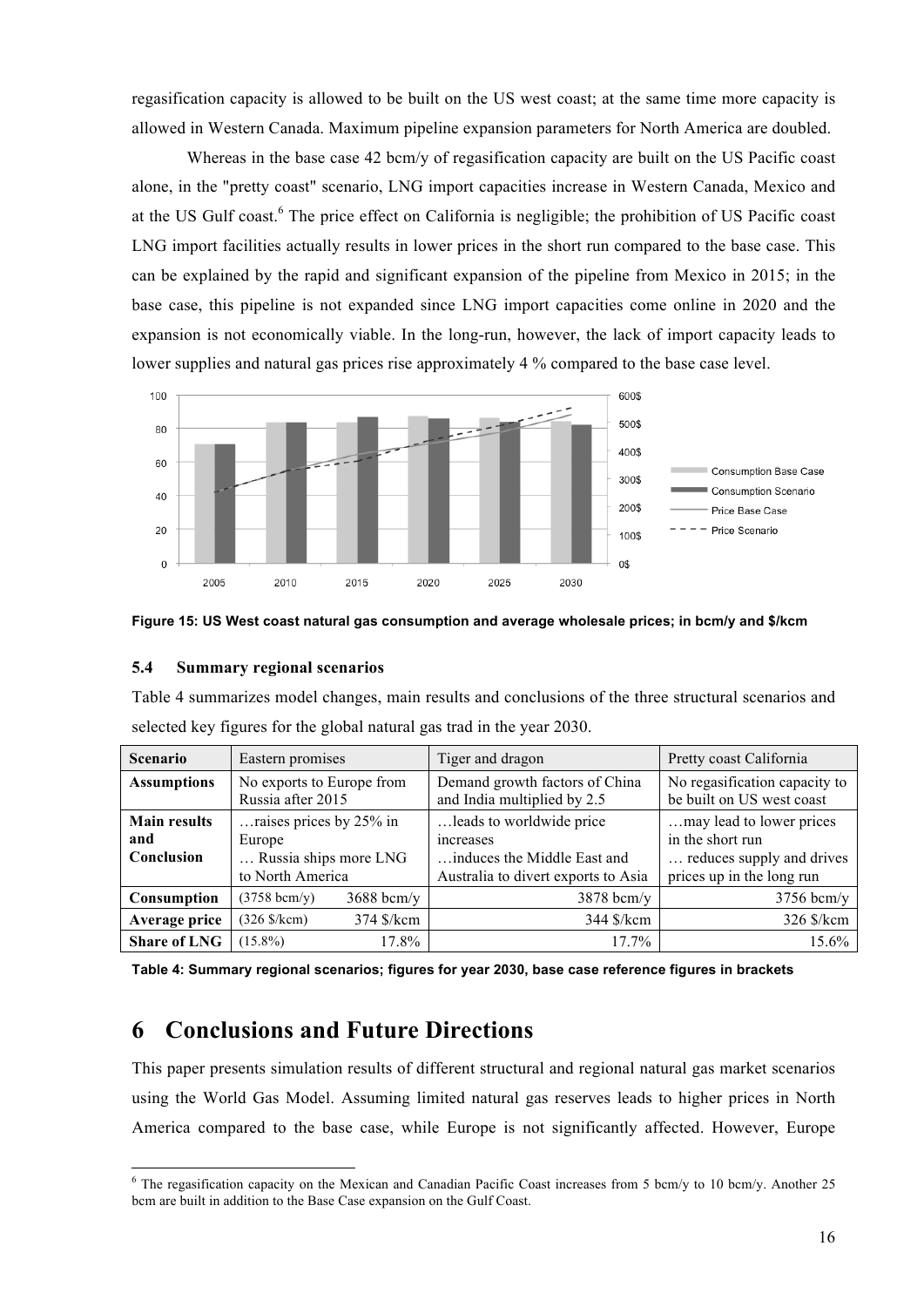would be reliant on a small number of suppliers, raising worries about diversification and security of supply.

A supply shock in the Middle East, on the other hand, would lead to higher prices worldwide. The effects are strongest in the Middle East itself, with export revenue and consumer surplus significantly lower than in the base case. The remaining supplies from the Middle East are directed almost exclusively to Asia, while Africa and Russia fill the gap in the supply to Europe and North America.

The introduction of an alternative energy source, in the wake of the discussion about global warming and  $CO<sub>2</sub>$  emissions, could lead to significantly lower consumption of natural gas and, at the same time, lower the prices and therefore increase consumer surplus globally. While North America and some Asian countries rapidly introduce this new technology, Europe only starts using it moderately in 2025.

In a more politically motivated framework, we examine the disruption of Russian natural gas exports to Europe in 2015. Average prices increase by 40% in Europe in the year of the disruption, and continue on a price trajectory approximately 25% above the base case, with consumption around 10% lower. Russia does not, as one might expect, increase its exports to Asia; instead, it ships more LNG to North America after the supply disruption to Europe.

Since there is a lot of uncertainty about how Asia will satisfy its hunger for energy, one scenario studies the impact of much higher growth rates of natural gas consumption in India and China. This leads the Middle East, Australia and South East Asia to divert some of their LNG exports from Europe and North America to these two countries, with world natural gas prices increasing slightly.

The last scenario focuses on a ban on LNG regasification investments on the US Pacific Coast. It is interesting to see that prices may actually fall in the short run due to this ban; in the long run prices are slightly higher compared to the base case, which does not have these investment restrictions. For future research, there are many more scenarios worth investigating: what would happen, for instance, if demand decreased significantly, due to a worldwide  $CO<sub>2</sub>$  emission trading scheme or a rebound of coal if carbon capture and sequestration proves to be economically feasible. Currently, the formation of GasPEC, a cartel similar to OPEC in oil markets, is also discussed broadly. However, from a modeling perspective, there are certain limitations in investigating such a scenario. Egging Holz, Hirschhausen, Gabriel (2008) provide a first step in this direction, but more research is needed to compare different types of cartel or collusion of producers.

The WGM allows for stochasticity in future demand projections, production capacities and supply disruptions; however, no stochastic scenarios have yet been investigated. Given the high uncertainty of energy consumption projections in general and the use of natural gas in particular, stochastic scenarios might yield further insight into the future development of the global natural gas market.